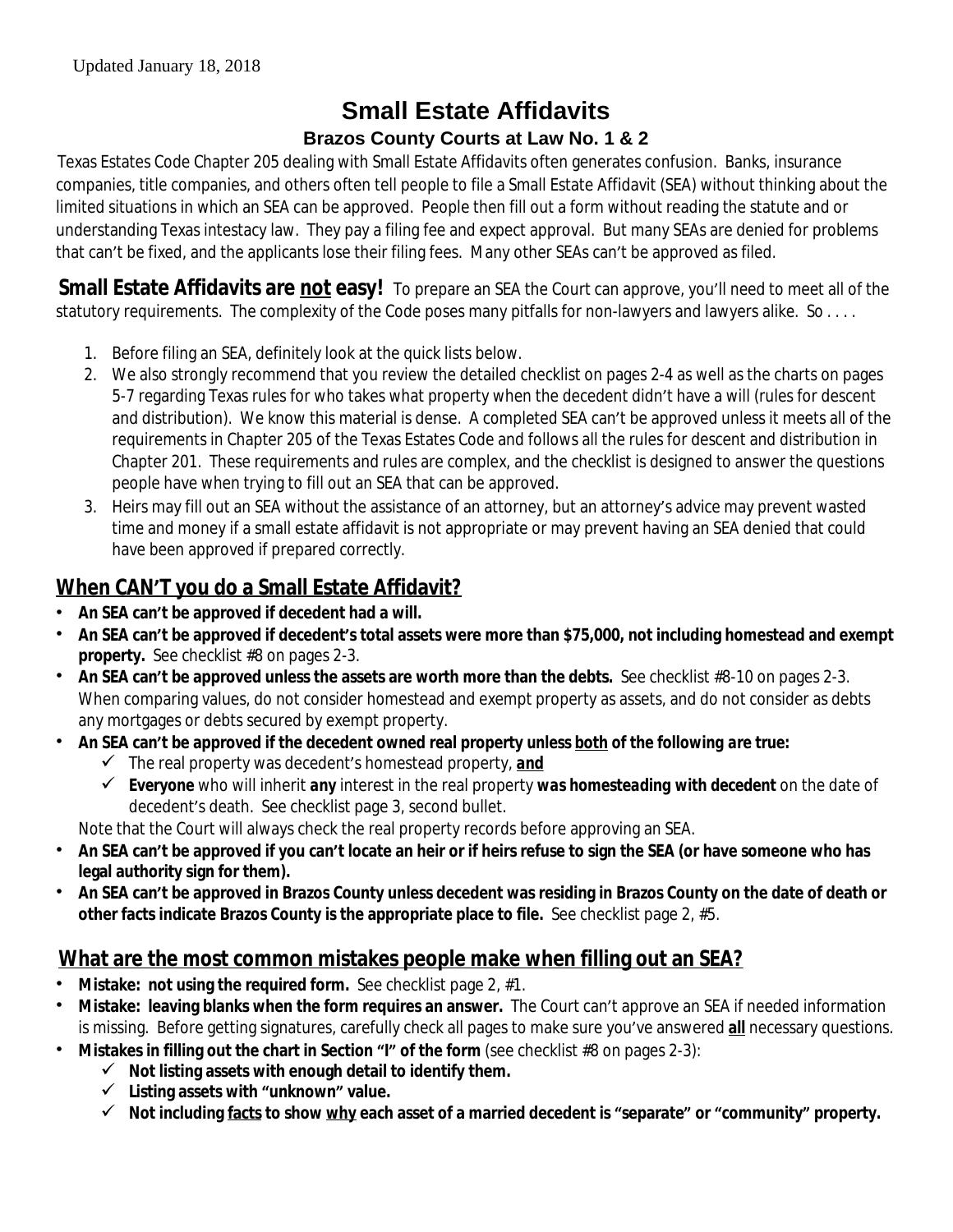**Mistakes in filling out the chart in Section "L" of the form (see checklist #15 on page 4 and charts on pages 5-7): Not listing all heirs and not getting the shares right in the heirship chart. Not filling out all required columns in the heirship chart.** *Always* fill out *both* "separate property" columns and *also* fill out the "community property" column if decedent was married.

# *Brazos County Small Estate Affidavit (SEA) Checklist*

This checklist explains the basics, but the list does not cover everything included in Chapters 201 and 205.

**1. Use the most recent Small Estate Affidavit (SEA) form in the probate section Brazos County Courts at Law webpage.** The Court requires that applicants use the SEA form that is available on the Court's website because having applicants use that form helps ensure an SEA will include all necessary information,. If needed, include extra pages to provide additional information. *The SEA must be completed by persons who have actual knowledge of all stated facts.*

- **2. Civil Case Information Sheet.** Texas Rule of Civil Procedure 78a requires that a Civil Case Information Sheet, including contact information, be filed with all original applications. The Court will not consider an SEA unless an information sheet is on file.
- **3. Death Certificate.** The Brazos County Probate Court requires a death certificate to be filed with all probate applications, including SEAs. An easily readable copy is fine. Cross out the social security number.
- **4. Can't be filed within 30 days of decedent's death.** Wait long enough to be sure you have *all* bills.
- **5. County where decedent resided.** An SEA should be filed in the county where decedent resided if decedent had a domicile or fixed place of residence in Texas. If that's not Brazos County, add facts to support venue in Brazos County. Granting an SEA is in the Court's discretion; it is unusual for the Court to approve an SEA for a decedent who did not have a fixed place of residence in Brazos County.
- **6. No Will.** By statute, an SEA can't be used when decedent left a will. All distributees must swear that the decedent died without a will. If decedent had a will, you will need to use a different probate procedure.
- **7. No Administration.** An SEA can't be approved if a petition for appointment of a personal representative is pending or has been granted or if it appears that an administration is needed. If there's *any* question about whether you need an administration, consult with an attorney.

#### **8. Decedent's Estate Assets.**

- List everything. The SEA must list *all* of decedent's known estate assets not just some of them. *Assets are any property owned that has monetary value*, including cash or bank accounts, real estate, vehicles, and household furnishings.
- Indicate value. Indicate the value of each asset as precisely as possible, using values at the time the affidavit is signed. An SEA *can't* be approved with any asset of "unknown value" because it is impossible to know if total assets are \$75,000 or less, and it might be impossible to know if the estate is solvent. With paperless accounts, finding some values can be challenging. If a financial institution will not provide a precise value, you might be able to get the institution to provide an approximate amount or a range that would be sufficient to allow an SEA to be approved. Estates Code Chapter 153 also provides a method by which you can request a Court order to get access to account information in appropriate situations.
- **Limited estate.** The SEA must show that the total estate assets are \$75,000 or less, not including the homestead (see next page) and exempt property (see next page).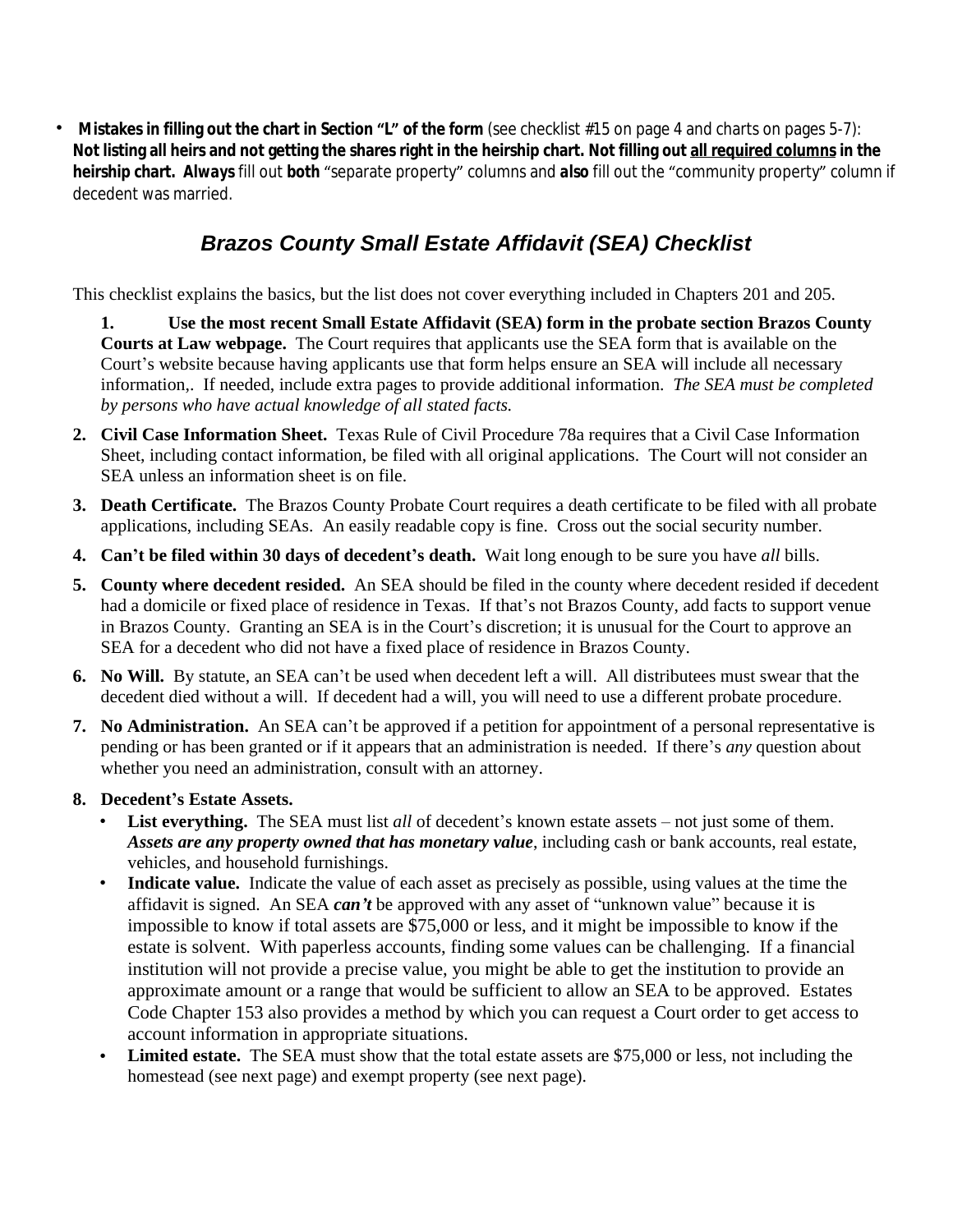- **Provide sufficient detail.** Describe each asset with enough detail to make it clear exactly what property is being transferred by affidavit. For example, give VIN numbers for cars and give the last four digits of any account numbers, along with the name of bank or other entity holding the funds.
- **If decedent was married at the date of death,** you must also add the following in the "additional information" column on the SEA form:
	- State whether *each* asset was decedent's community property or decedent's separate property. See definitions on the form.
	- $\checkmark$  For each asset, give the *facts* that explain *why* the asset was community or separate property. For *real property, indicate the date the real property was acquired, in addition to other facts.*
	- $\checkmark$  For each asset that was community property, indicate in the "additional information" column the total value of the asset; you will list the value of decedent's interest in the "value" column.
- **Exempt property.** If decedent is survived by a spouse, minor children, or unmarried adult children who lived with decedent, you should consider which assets are "exempt." *If you claim any assets are exempt, you must indicate which assets you claim as exempt in the "additional information" column in the chart in Section "I" of the SEA form.* "Exempt property" is not the easiest concept, and defining which assets are "exempt" is beyond the scope of this limited checklist. Exempt assets are those that are exempt from forced execution under Chapter 42 of the Texas Property Code and that would be eligible to be set aside under Estates Code Section 353.051 if decedent's estate were being administered. Exempt assets include home furnishings, farm animals, and some other property, as well as decedent's pension benefits and IRAs. Insurance benefits are also exempt. You may need to do some research or consult with an attorney regarding which assets are exempt.
- **Real property: homestead to homestead.** The only real property that can be transferred by an SEA is decedent's **homestead** property. Even then, real property can't be transferred by an SEA unless the real property *will be inherited only by person(s) homesteading with the decedent at the time decedent died* – decedent's surviving spouse and/or minor child(ren) who resided on property with decedent. If this is the case, the SEA must include sufficient facts to support the homestead exemption *and* must also include the street address of the property and, if possible, the legal description.

#### **9. Decedent's Debts / Liabilities.**

- List everything. The SEA must list all of decedent's existing debts and other liabilities, including all credit card balances, doctor or hospital bills, utility bills, etc. – *anything* owed by decedent or decedent's estate and not paid off *as of the date the SEA will be signed*. The SEA must list any attorney's fees paid or to be paid for preparation of the SEA. If attorney's fees are not listed as an estate liability, whoever paid the fees is responsible for those fees; the SEA will not have the estate reimburse that person for those fees. If there are no debts or liabilities, indicate "none." *This section can't be left blank!*
- **Provide sufficient detail.** Indicate the amount of each liability as precisely as possible, describing the debt or other liability with sufficient detail so that it is clear who the creditor is. Also indicate at least the last four digits of any known account numbers.
- **10. Solvent.** The total of estate assets *not including homestead and exempt property* must exceed the total of known liabilities (not including debts secured by homestead and exempt property). If they do not, the SEA must be denied. Distributees can pay off enough debts so that the assets exceed the remaining liabilities.
- **11. Medicaid.** The SEA must indicate whether decedent applied for and received Medicaid benefits on or after 3/1/2005. If so, you must either (1) list as a liability the amount owed to Medicaid or (2) file a Medicaid Estate Recovery Program (MERP) certification that decedent's estate is not subject to a MERP claim or (3) include additional information proving that a MERP claim will not be filed. For more information, see [https://hhs.texas.gov/laws-regulations/legal-information/your-guide-medicaid-estate-recovery-program.](https://hhs.texas.gov/laws-regulations/legal-information/your-guide-medicaid-estate-recovery-program)
- **12. Family history.** The SEA must state the facts about decedent's marital and family history in sufficient detail to show both who inherits decedent's property under Texas law as well as the shares of those heirs under Texas law. As long as you fill out the form carefully and *completely*, Section "K" of the form will lead you through the appropriate questions, except for relatively unusual situations.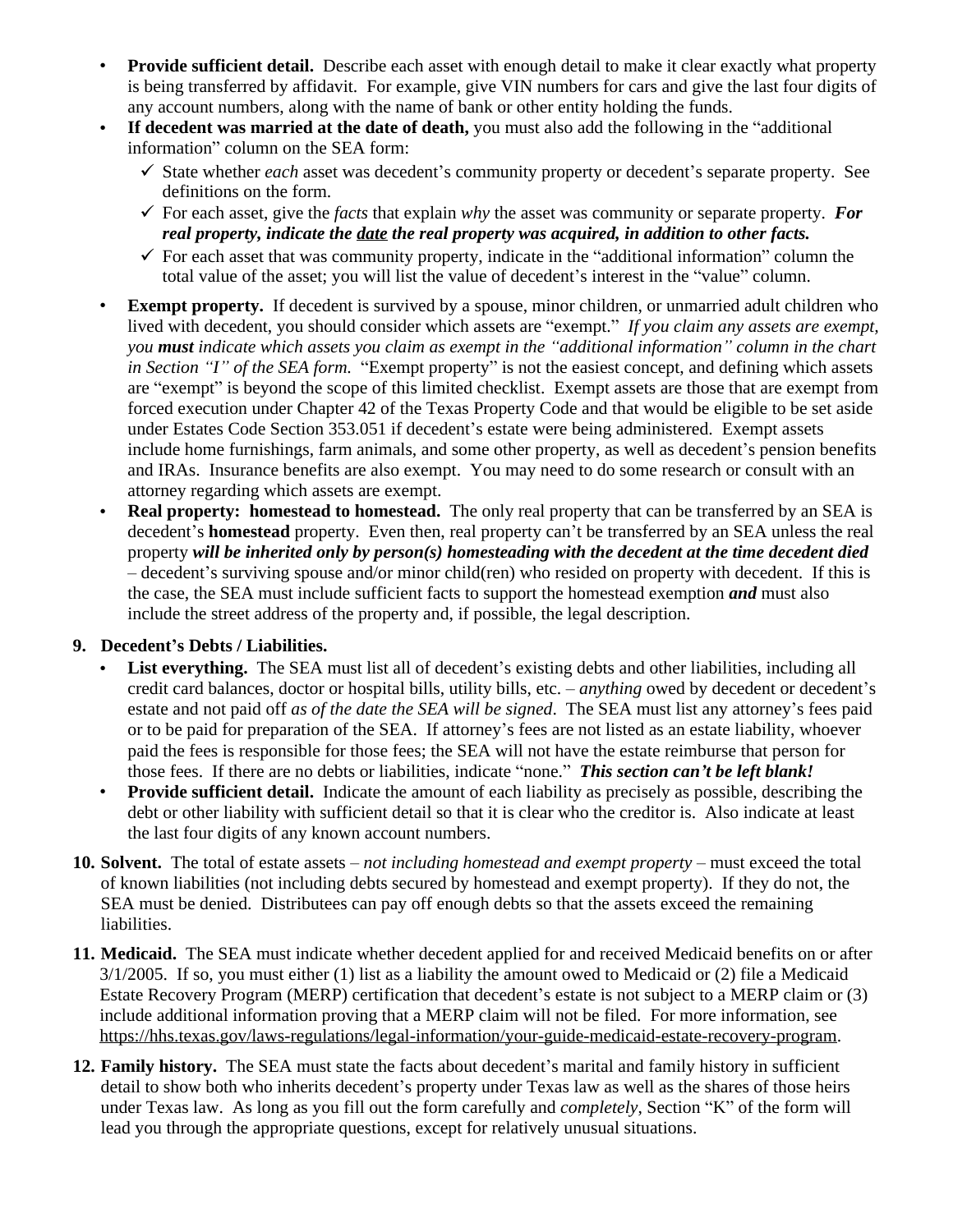- **13. List all heirs/distributees.** After you have filled out Section "K" of the form completely, figure out who the heirs are under Texas law and list all of the heirs in Section "L" of the form.
	- To figure out who the heirs are, look at the charts on pages 5-7of this handout, which summarize Texas rules regarding descent and distribution based on Texas Estate Code Chapter 201. Decide which of the following four charts applies to decedent, and then look at *everything* included in that chart:
		- 1.Married Person with Child[ren] or Other Descendants
		- 2.Married Person with No Child or Descendant
		- 3.Unmarried Person with Child[ren] or Other Descendants
		- 4.Unmarried Person with No Child or Descendant If any heir died *after* the decedent, contact the Court.
	- In Section "L" of the form, list the name, address, phone number, and email address of every heir/distributee of decedent's estate*. You must list heirs for every type of property, even if you don't think decedent owned property of a particular type.*
- **14. Minor heirs.** The Brazos County Probate Court will not approve an SEA with a minor heir unless all estate assets the minor heir(s) will inherit can be placed in the registry of the Court until the heir turns 18.
- **15. List correct inheritance shares.** In Section "L" of the Court's approved SEA form, you must list the shares of each distributee **in every possible type of property**. In every SEA, fill out *both* "separate property" columns, *even if you did not list any real property*. If decedent was married when he or she died, you must also fill out the "community property" column. To figure out shares, see the appropriate chart on pages 5-7 of this handout.
	- **If decedent was married at the date of death**, the SEA must state the shares of each distributee in all three types of property: separate personal property, separate real property, and decedent's share of the community property. (The surviving spouse will retain his or her own share of the community property.) *It is never sufficient to say that there was no separate property or no separate real property.*
	- **If decedent was single at the date of death**, there is no community property. Put "NA" in the community property column – *but always fill out both separate property columns*.

#### **16. Signed and sworn to by all distributees.**

- **If you need more than one signature page**, use as many signature pages as needed, but *note that every signature page must include all the italicized, boxed statements regarding what the distributees are swearing or affirming, what the distributees are requesting, and what those who sign the affidavit could be liable for*. See the italicized paragraphs in the box above the distributees' signature lines on the Court's SEA form (at the top of page 7 of the pdf version of the form).
- **Every distributee who has legal capacity** must sign and swear to the affidavit before a notary.
- **Is there a minor or otherwise incapacitated distributee?** If warranted by the facts, the natural guardian or next of kin of any minor distributee or the guardian of any other incapacitated distributee may sign and swear to the affidavit on behalf of the minor or otherwise incapacitated distributee. *The fact that someone is signing and swearing on behalf of someone else must be clear from the signature.*
	- $\checkmark$  For a minor, if SEA Section "K" does not show why the person has the authority to sign on the minor's behalf, provide proof the person signing for the minor is the minor's natural guardian or next of kin.
	- $\checkmark$  For an otherwise incapacitated distributee, provide letters of guardianship as proof that the person signing has authority to do so.
- **Is there a distributee who survived decedent, but who is now deceased?** If no personal representative has been appointed for a now-deceased heir, you can't use the Small Estate Affidavit probate procedure and must file an Application to Determine Heirship. If a personal representative has been appointed, the personal representative can sign on behalf of the now-deceased heir's estate. In that case, the fact that the personal representative is signing on behalf of the estate must be clear from the signature. In addition, you must provide Letters Testamentary or Letters of Administration as proof that the person signing has authority to do so.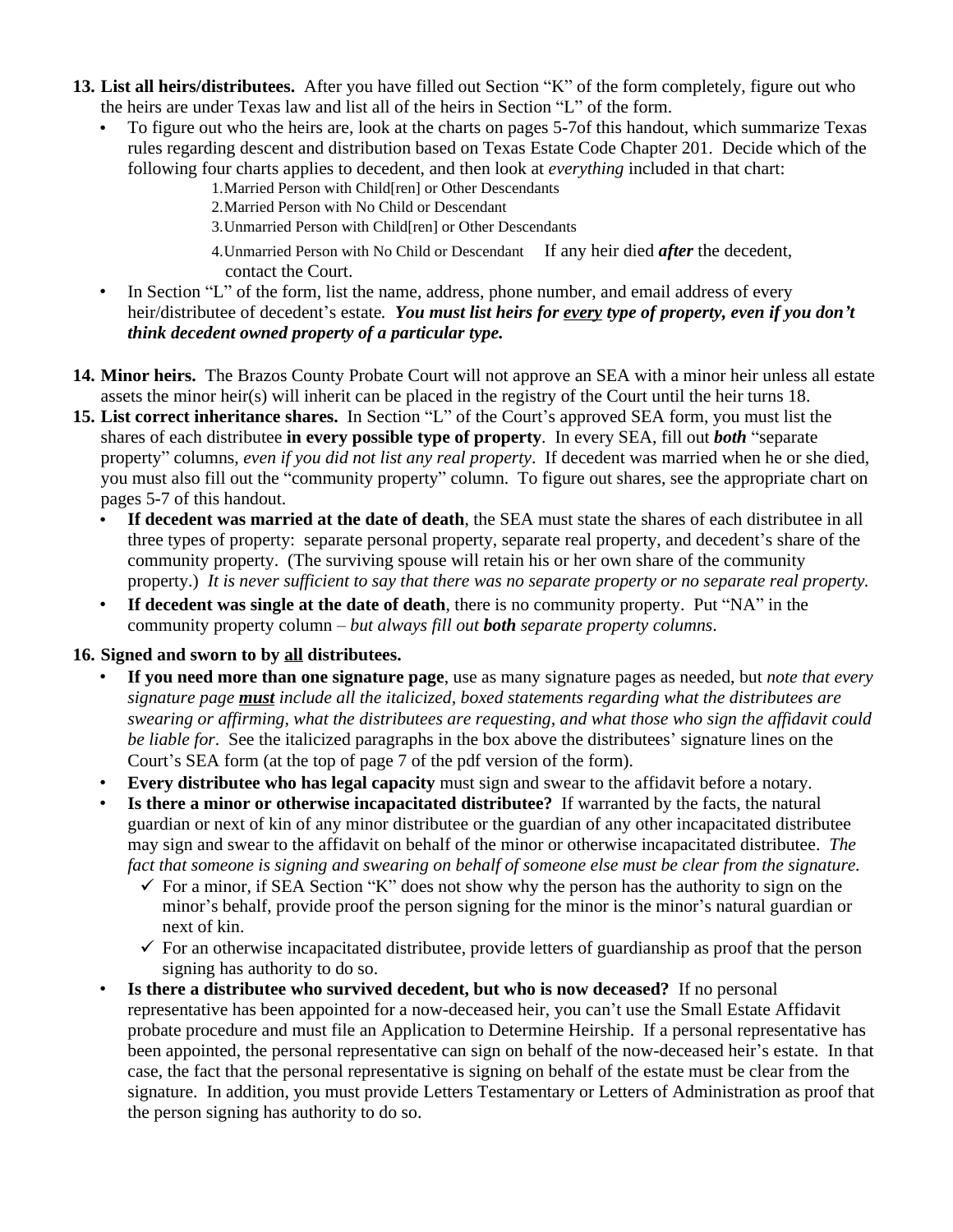- **Is there a missing heir?** If you do not know where to find an heir, you can't use the Small Estate Affidavit probate procedure and must file an Application to Determine Heirship. Note that an applicant for determination of heirship must be represented by an attorney.
- **17. Sworn to by two disinterested witnesses:** Two disinterested witnesses must each sign and swear to the affidavit before a notary. These witnesses must be able to swear to *all* of the facts included in the SEA, not only the family history facts. Disinterested witnesses are witnesses who have no interest in decedent's estate and who do not inherit from decedent under the laws of descent and distribution of the State of Texas. As noted in the boxed, italicized statement on the SEA form above each disinterest witness's signature, these witnesses – along with the distributees/heirs – are liable for any damage or loss to any person that arises from a payment, delivery, transfer, or issuance made in reliance on the affidavit.
- **18. Possible hearing.** The Court usually does not require a hearing on SEA applications, but in some circumstances the Court may require a hearing before an SEA will be approved. If a hearing is needed, the Court will contact you to set a hearing. Do not set a hearing unless the Court has asked you to do so.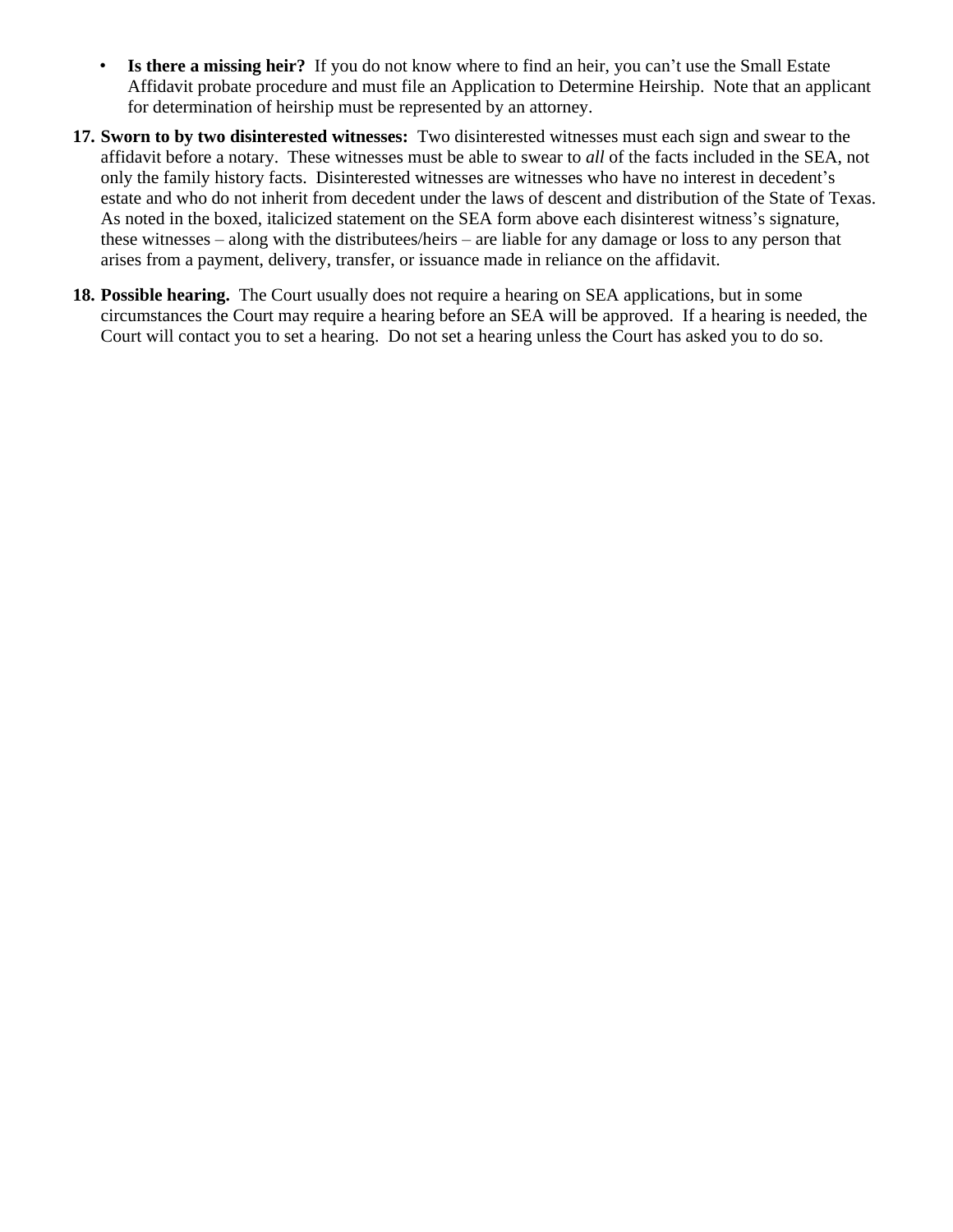# **Texas Descent and Distribution***<sup>1</sup>*

The Legal Effect of Not Having a Will (for decedents dying after 9/1/1993)

### **1. Married Person with Child[ren] or Other Descendants**

- **A. Decedent's separate personal property** (all that is not real property) (EC § 201.002(b))
- **B. Decedent's separate real property** (EC § 201.002(b))

| All separate real property will be |
|------------------------------------|
| owned outright by decedent's       |
| child[ren] or other descendants    |
| when surviving spouse dies.        |

| C. Decedent's share of community<br><b>property</b> when all surviving children and<br>descendants of deceased are also children<br>or descendants of surviving spouse.<br>$(EC \S 201.003(b)(2))$ | C.<br>Decedent's share of community<br><b>property</b> when there are children or other<br>descendants from outside of the existing<br>marriage on the date of decedent's death (or if<br>decedent died before September 1, 1993) (EC §<br>201.003(c) |
|----------------------------------------------------------------------------------------------------------------------------------------------------------------------------------------------------|-------------------------------------------------------------------------------------------------------------------------------------------------------------------------------------------------------------------------------------------------------|
| All to surviving<br>spouse                                                                                                                                                                         |                                                                                                                                                                                                                                                       |

**A. Decedent's separate personal property** (all that is not real property) (EC § 201.002(c)(1))

<sup>1</sup> The charts in this handout illustrate the general rules of descent and distribution under Texas law. In addition to the statutory references noted throughout, see the following Texas Estates Code (EC) provisions, among others: § 201.101, Determination of Per Capita with Representation Distribution (fka per stirpes); § 201.051 et seq., Matters Affecting Inheritance (including Adoption [§ 201.054] and Collateral Kindred of Whole and Half Blood [§ 201.057]); Advancements, §§ 201.151 & 201.152; and Requirement of Survival by 120 Hours, §§ 121.052 & 121.053 (see also §§ 121.151-121.153).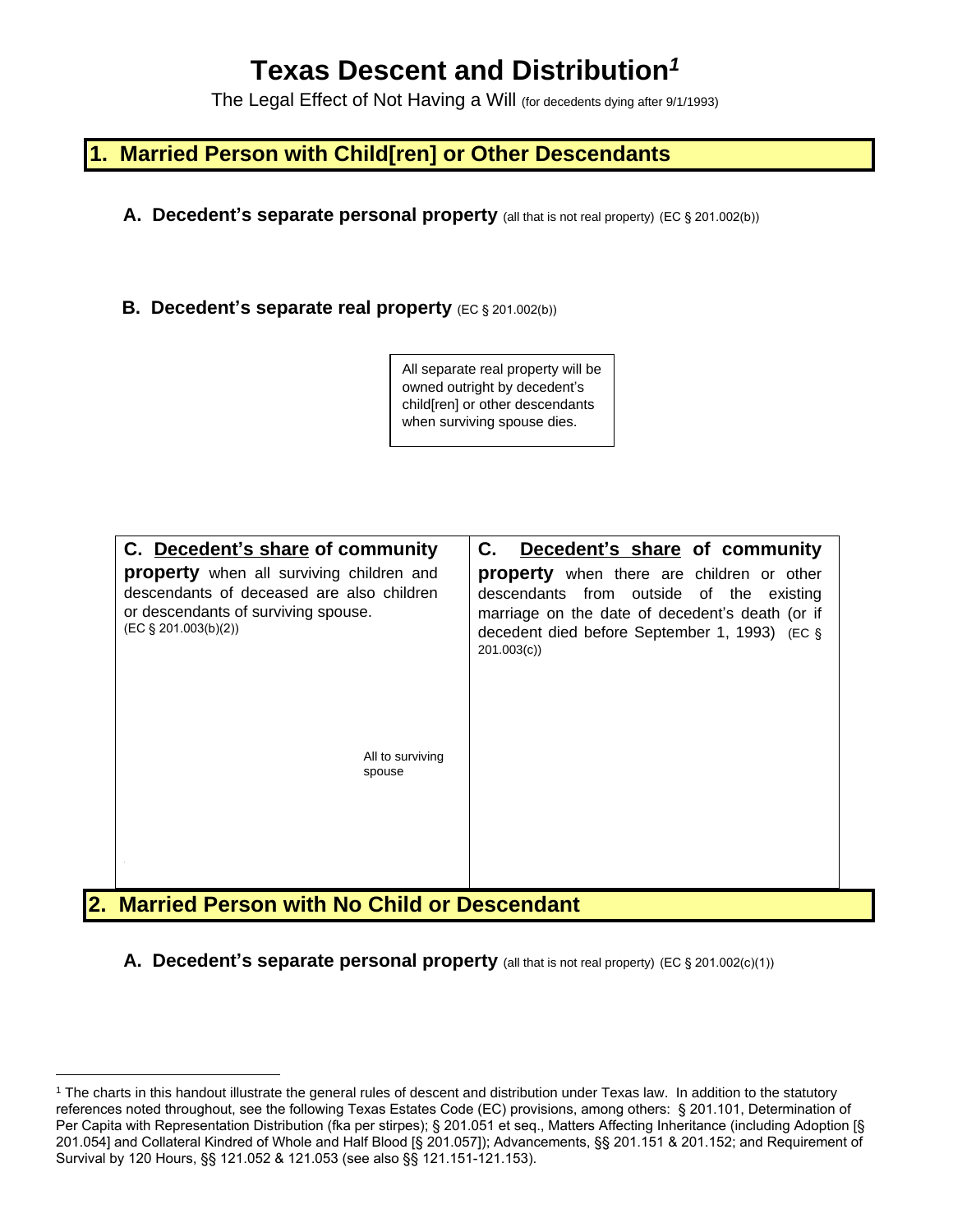#### **B. Decedent's** s**eparate real property** (EC § 201.002)

| If decedent is survived by<br><b>both</b> mother and father. EC<br>§§ 201.001(c) & 201.002(c)(2) & (3).<br>spouse                            | If decedent is survived (1) by<br>mother $or$ father and $(2)$ by<br>sibling(s) or their descendants.<br>EC §§ 201.001(d)(1) & 201.002(c)(2) & (3). | spouse           | If decedent is survived by<br>mother or father, but is not<br>survived by any sibling(s) or<br>their descendants. EC<br>§§ 201.001(d)(2) & 201.002(c)(2) & (3). |
|----------------------------------------------------------------------------------------------------------------------------------------------|-----------------------------------------------------------------------------------------------------------------------------------------------------|------------------|-----------------------------------------------------------------------------------------------------------------------------------------------------------------|
| If decedent is survived by neither parent, but<br>is survived by sibling(s) or their descendants.<br>EC §§ 201.001(e) & 201.002(c)(2) & (3). |                                                                                                                                                     | EC § 201.002(d). | If decedent is survived by no parent, no<br>sibling, and no descendant of a sibling.                                                                            |

**C. Decedent's share of community property** (EC § 201.003(b)(1))

# **3. Unmarried Person with Child[ren] or Other Descendants (EC § 201.001(b))**

## **4. Unmarried Person with No Child or Descendant**

**All property passes depending on who survived the decedent:1**

<sup>1</sup> If none of the four situations above applies, see EC § 201.001(f)-(h).